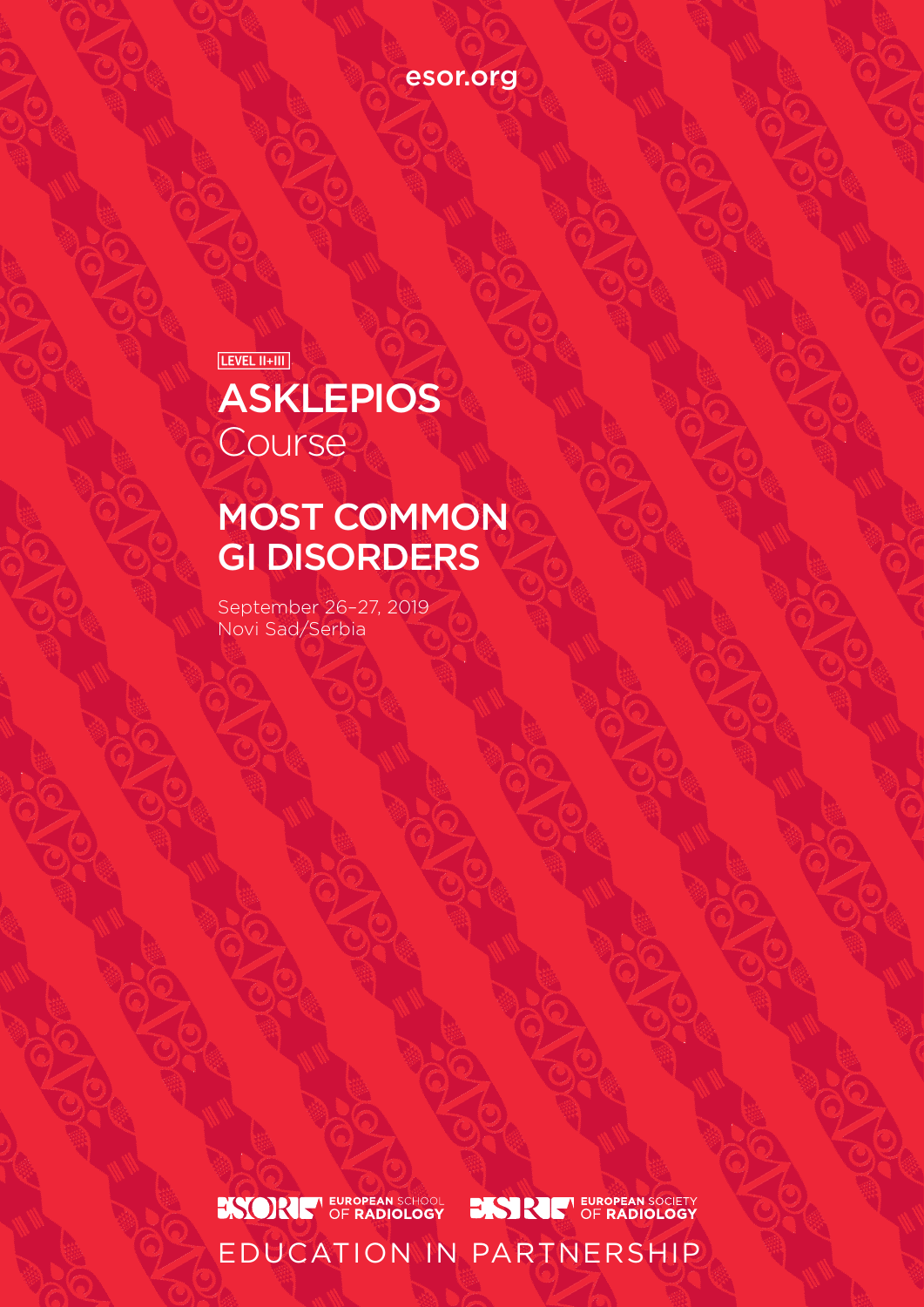

# ASKLEPIOS Course MOST COMMON GI DISORDERS

September 26–27, 2019 Novi Sad/Serbia

#### Course information

The course is aimed at senior residents, board-certified radiologists and fellows interested in common abdominal disorders. It is designed as an intense two-day programme. The course is focused on the most common abdominal disorders and their differentials: what is the role of radiologist for diagnosing sigmoiditis, cholecystitis, small bowel obstruction and appendicitis? A particular focus will be on the peritoneal diseases and the diagnosis of abdominal hernias. Pitfalls in characterising bile duct stricture, cirrhosis and pancreatic pseudotumours will be highlighted. Renowned European experts will ensure a high-quality teaching programme, combining lectures and workshops, allowing for interactive case discussions.

#### Learning objectives

- to present an update on current imaging criteria and strategies for the diagnosis of common abdominal emergencies
- to review the evolving role and diagnostic potential of imaging of peritoneal diseases and abdominal hernias
- to be aware of the most common pitfalls in the diagnosis of cirrhosis and pancreatic tumours
- to understand morphological imaging criteria for diagnosing bile duct strictures



[esor.org](http://www.esor.org)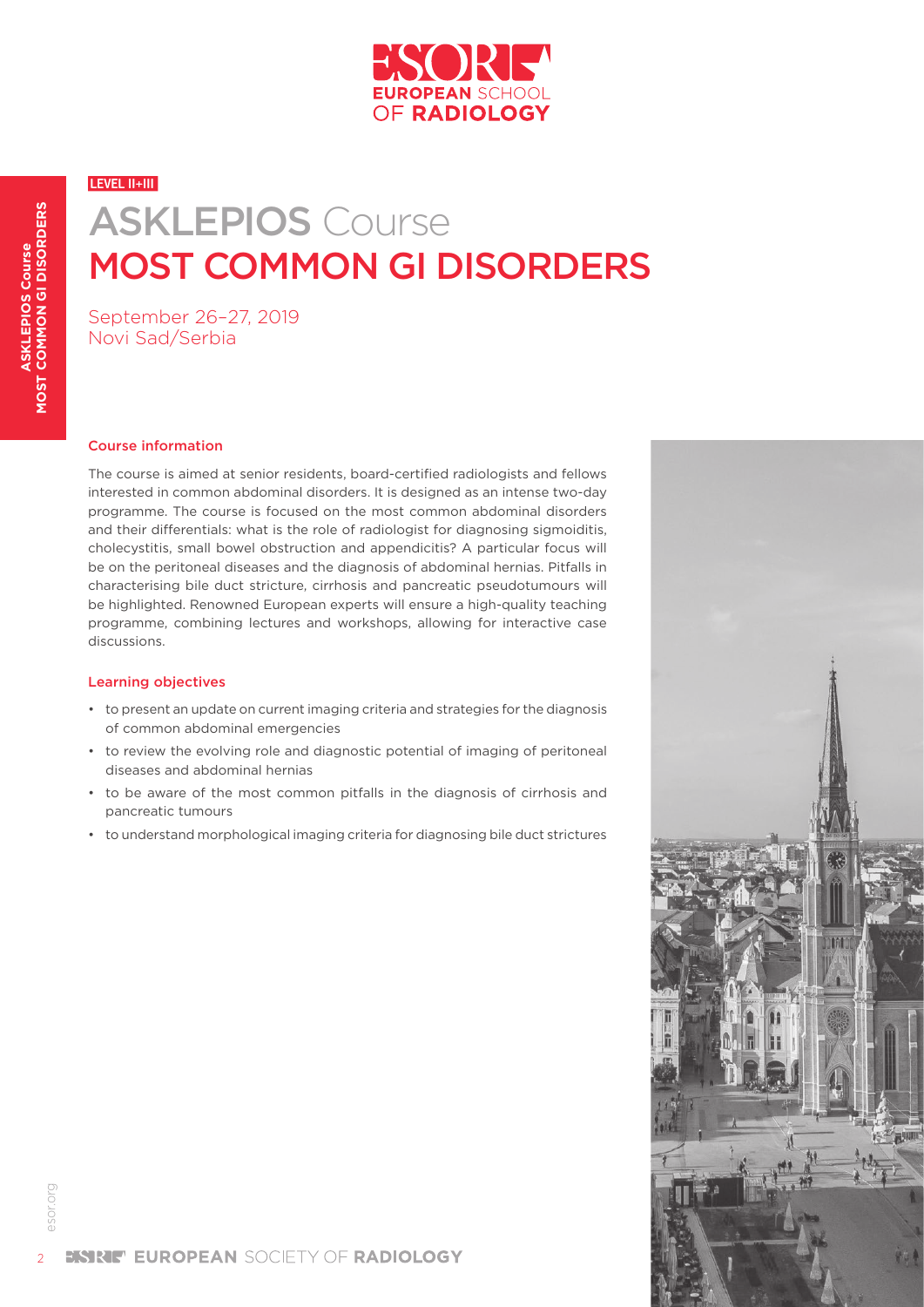

# Programme MOST COMMON GI DISORDERS

September 26–27, 2019 Novi Sad/Serbia

### Thursday, September 26, 2019

| $13:00 - 13:45$ | Registration                                                                    |
|-----------------|---------------------------------------------------------------------------------|
| $13:45 - 14:00$ | Welcome and introduction                                                        |
| $14:00 - 14:30$ | Sigmoiditis: what is the role of radiologists?<br>S. Schmidt Kobbe, Lausanne/CH |
| $14:30 - 15:00$ | Small bowel obstruction: when to go for surgery?<br>P. Taourel, Montpellier/FR  |
| $15:00 - 15:30$ | <b>Appendicitis and mimics</b><br>S. Stojanovic, Novi Sad/RS                    |
| $15:30 - 15:50$ | Coffee break                                                                    |
| 15:50-18:00     | Workshops<br>(S. Schmidt Kobbe, P. Taourel, S. Stojanovic)                      |

### Friday, September 27, 2019

| 09:00-09:30     | Peritoneal diseases: clues to differentiate carcinomatosis<br>from other diseases<br>C. Dromain, Lausanne/CH | <b>Venue</b><br>Sheraton Novi Sad<br>Polgar Andraša 1                                                 |
|-----------------|--------------------------------------------------------------------------------------------------------------|-------------------------------------------------------------------------------------------------------|
| 09:30-10:00     | Abdominal hernias: role of imaging<br>M. Zins, Paris/FR                                                      | 21000 Novi Sad<br>Serbia                                                                              |
| 10:00-10:30     | Acute cholecystitis: ultrasound and beyond<br>S. Sotirović Seničar, Novi Sad/RS                              | <b>Registration fees</b><br>ESR members in training<br>Early fee EUR 200; Late fee EUR 250            |
| 10:30-10:50     | Coffee break                                                                                                 |                                                                                                       |
| $10:50 - 13:00$ | Workshops<br>(C. Dromain, M. Zins, S. Sotirović Seničar)                                                     | ESR members<br>Early fee EUR 400; Late fee EUR 450                                                    |
| 13:00-14:00     | Lunch break                                                                                                  | (Early fee until eight weeks prior to the course)<br>(Late fee after eight weeks prior to the course) |
| $14:00 - 14:30$ | Bile duct stricture: is it benign or malignant?<br>C. Valls, Stockholm/SE                                    |                                                                                                       |
| 14:30-15:00     | <b>Cirrhosis and mimickers</b><br>V. Vilgrain, Clichy/FR                                                     |                                                                                                       |
| 15:00-15:30     | Pancreatic pseudotumours: how to recognise?<br>C. Triantopoulou, Athens/GR                                   |                                                                                                       |
| $15:30 - 15:50$ | Coffee break                                                                                                 |                                                                                                       |
| 15:50-18:00     | Workshops<br>(C. Valls, V. Vilgrain, C. Triantopoulou)                                                       |                                                                                                       |
| 18:00           | Certificate of attendance                                                                                    |                                                                                                       |

Host organiser



S. Stojanovic Novi Sad/RS

For further information on the programme and registration please visit

esor.org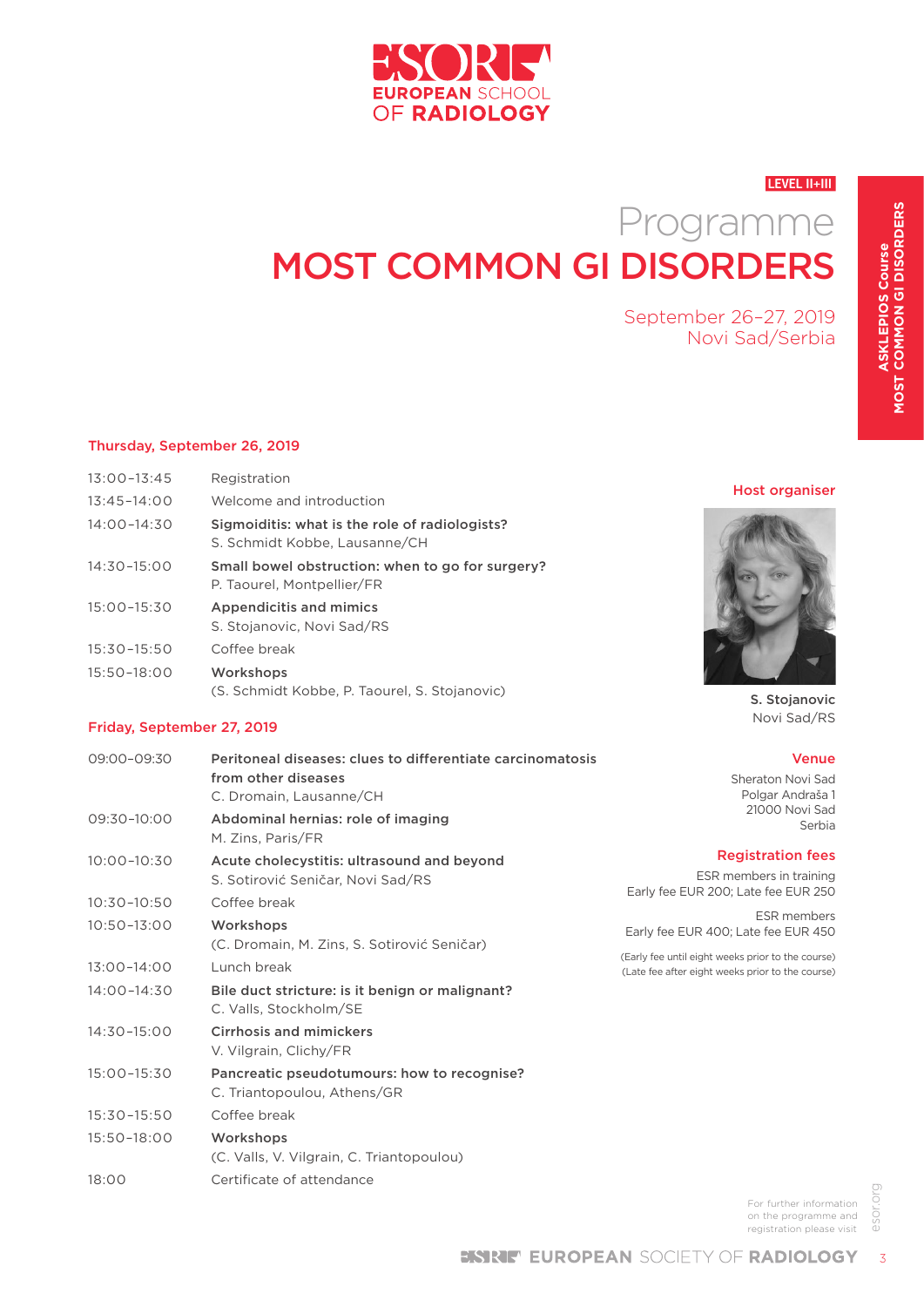

# MOST COMMON GI DISORDERS Learning Objectives

September 26–27, 2019 Novi Sad/Serbia

#### Sigmoiditis: what is the role of radiologists?

S. Schmidt Kobbe, Lausanne/CH

- to review the various inflammatory, ischemic and infectious aetiologies of sigmoiditis
- to become familiar with the typical and atypical imaging findings and the influence on patients' management
- to learn about the complications and the most important differential diagnoses of sigmoiditis
- to understand the importance of imaging-guided interventions for the management of complicated acute sigmoiditis

### Small bowel obstruction: when to go for surgery?

P. Taourel, Montpellier/FR

- to become familiar with the diagnosis of suspected bowel obstruction (level, cause, complications)
- to stress the novelties
- to illustrate the traps

#### Appendicitis and mimics

S. Stojanovic, Novi Sad/RS

- to become familiar with hallmark signs of appendicitis on different imaging modalities
- to rule out differential diagnosis and discuss different conditions which mimic appendicitis
- to define the most important findings which are leading to the proper diagnosis

#### Peritoneal diseases: clues to differentiate carcinomatosis from other diseases

C. Dromain, Lausanne/CH

- to understand the main challenges related to imaging modalities
- to know peritoneal disease that mimic peritoneal metastases
- to know key points for differential diagnosis

### Abdominal hernias: role of imaging

M. Zins, Paris/FR

- to learn the anatomy of the various types of external hernias of the abdomen
- to detail simple guidelines to identify the most common external hernias
- to explain which external hernias may induce severe complications and why
- to translate this into findings in cross sectional imaging

#### Acute cholecystitis: ultrasound and beyond

S. Sotirović Seničar, Novi Sad/RS

- to learn the imaging features of acute cholecystitis
- to identify acute cholecystitis complications
- to recognise mimics of acute cholecystitis
- to review additional pathologic conditions that can cause acute pain in the right upper quadrant

4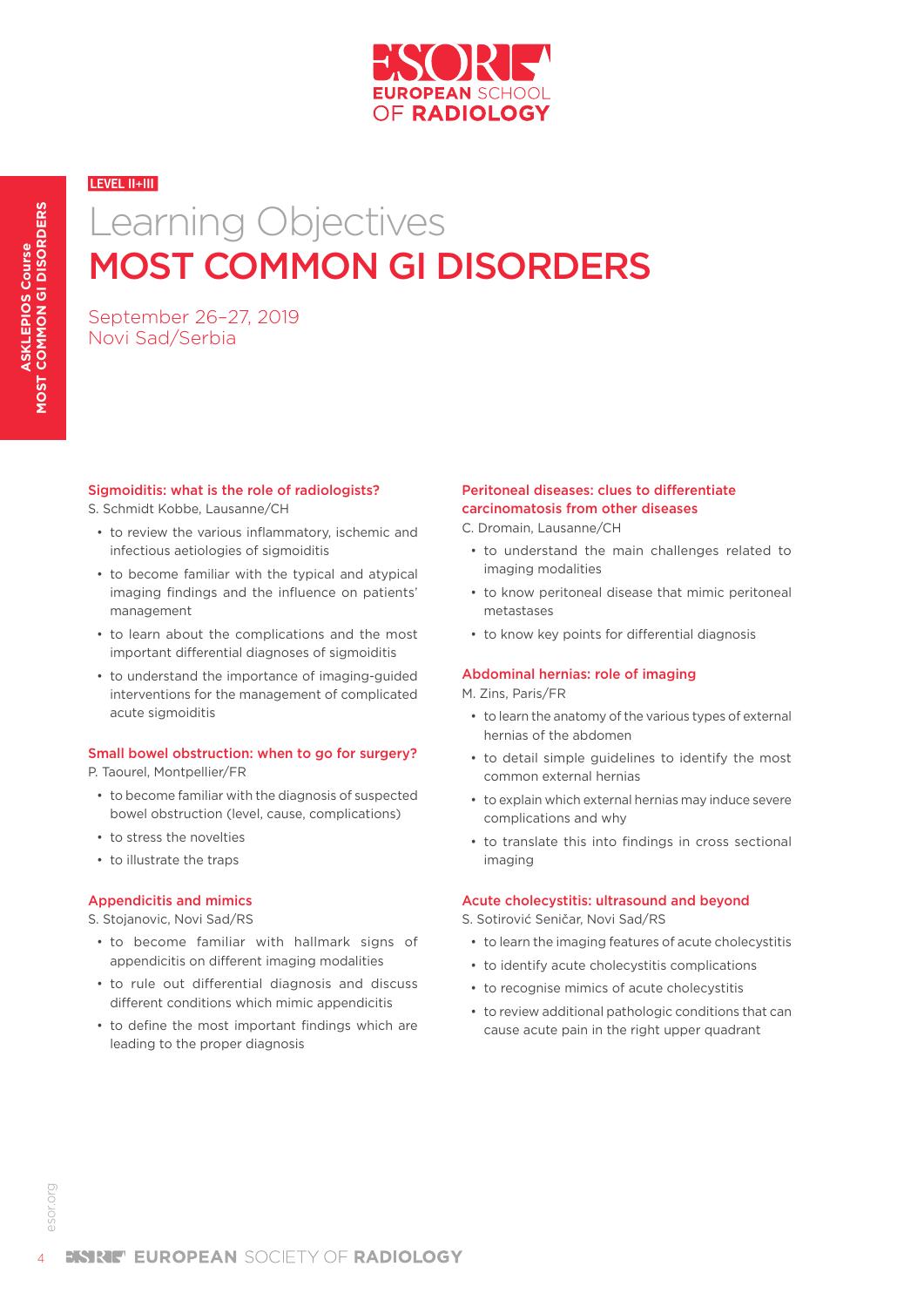

# Learning Objectives MOST COMMON GI DISORDERS

September 26–27, 2019 Novi Sad/Serbia

#### Bile duct stricture: is it benign or malignant?

C. Valls, Stockholm/SE

- to learn about imaging techniques in the evaluation of biliary obstruction
- to discuss the main causes of malignant and benign biliary strictures and the corresponding imaging appearances
- to understand key diagnostic features to guide patient management in biliary obstruction

#### Cirrhosis and mimickers

V. Vilgrain, Clichy/FR

- to know the common morphologic changes of the liver in cirrhosis
- to understand the main mechanisms of morphologic changes
- to get familiar with mimickers of cirrhosis

#### Pancreatic pseudotumours: how to recognise?

C. Triantopoulou, Athens/GR

- to learn the different origins of mass-like lesions that could mimic pancreatic cancer
- to understand the imaging differential diagnostic clues to approach the diagnosis
- to realise the importance of the proper use of dedicated pancreatic protocols
- to explain the clinical impact of avoiding misdiagnosis of a pancreatic pseudotumour